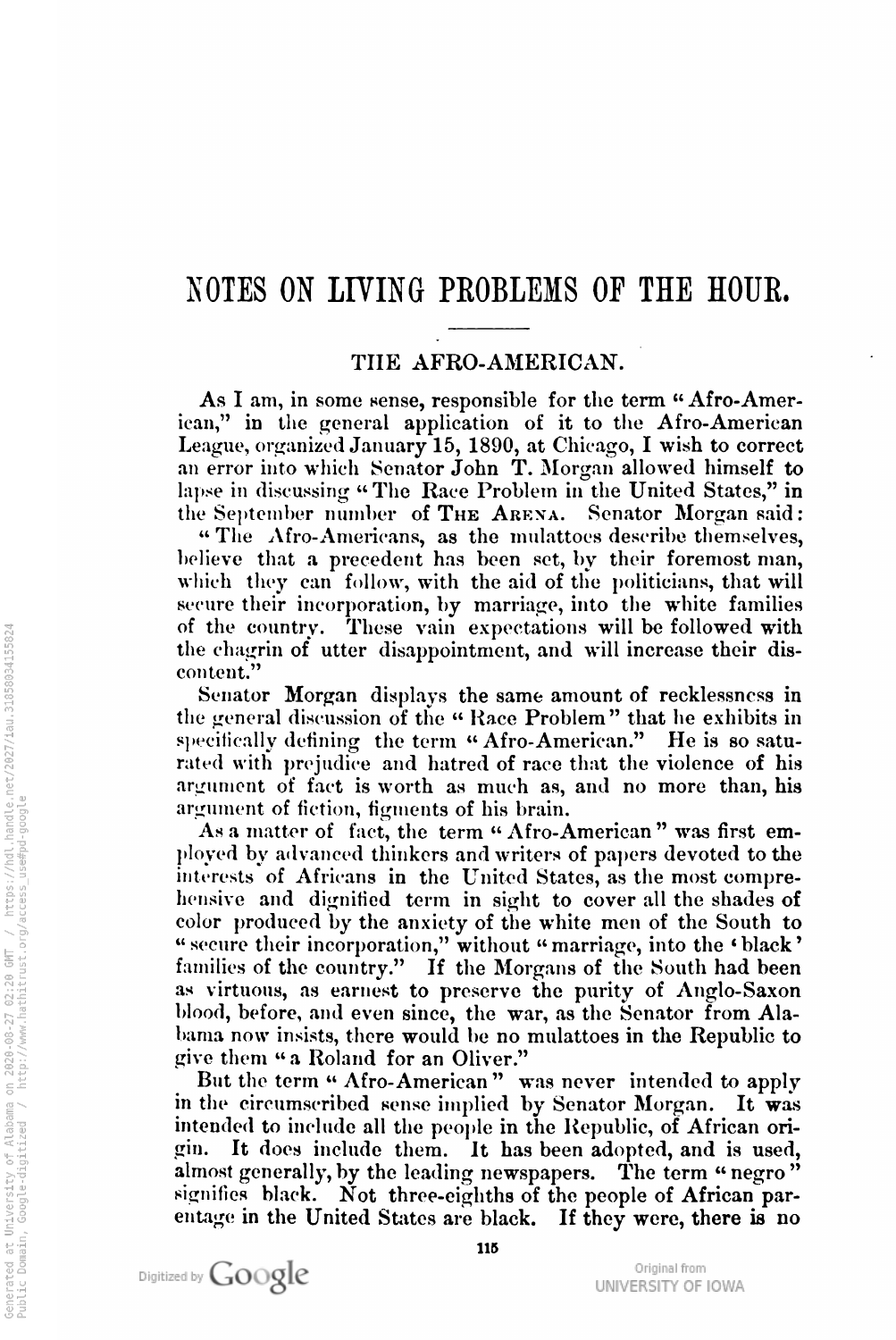negro race. "Colored" may mean anything or nothing, from extreme white to extreme green; and, in any event, as applied to a race, is <sup>a</sup> misnomer from every point of view, without force or dignity. Both terms are used by writers everywhere as com mon nouns, and in a contemptuous sense, just as Senator Morgan uses them. African is a proper name; it has a race behind it;<br>and no writer will venture to treat it as a common noun. The and no writer will venture to treat it as a common noun. same is true of the term "Afro-American," which includes every man, woman, and child in the country who is not ashamed of his race, and who insists that he shall be honorably designated as other races are.

When the Hon. Frederick Douglass exercised his undoubted right of choice to select a second wife, and took a white lady of splendid social position and acknowledged literary attainments, nearly every one of the one hundred and seventy-five Afro American newspapers condemned him for it. The paper <sup>I</sup>edited at the time was one of the few that maintained that Mr. Douglass did perfectly right in exercising his personal preference in select ing his wife. <sup>I</sup> know that the masses of the people were insym pathy with the indignant protests hurled at Mr. Douglass. The scaffolding under the "precedent" upon which Senator Morgan rears such an imposing edifice thus falls to the ground, upon its ambitious architect, and the "Afro-American," mulatto, and others, standing on the outside of the wreck, can afford to laugh him to  $\overline{\phantom{a}}$ scorn.

It is not true, as Senator Morgan insists, that Afro-American desire to "secure their incorporation, by marriage, into the white families of the country." I maintain that the facts are all against Senator Morgan. The extensive hybridization of the race, Il too true, in this country, is due to white men, not to black men, who exercised, when they had it in their power to do so, their brutal authority, and who now exercise their influence of wealth and of social position to corrupt the women of the race who everywhere are regarded as the weaker vessels. White men have not shown the same manly honor and Christian self denial in this respect that Afro-American men have done, nor do they now. they now. Any one familiar with the facts, as Senator Morgan is, knows this to be true and deplores it. The best white blood of the South has for two hundred years gone into the black race; and if it now and in the future returns to plague those who sowed to the wind, is it not highly puerile for these men now to whine like babies over their supposed misfortune, and appeal to the rest of mankind for sympathy, where they deserve but contempt?

It is impossible for two races to live as close together as the Anglo-Saxons and the Afro-Americans do in the South without

Digitized by Google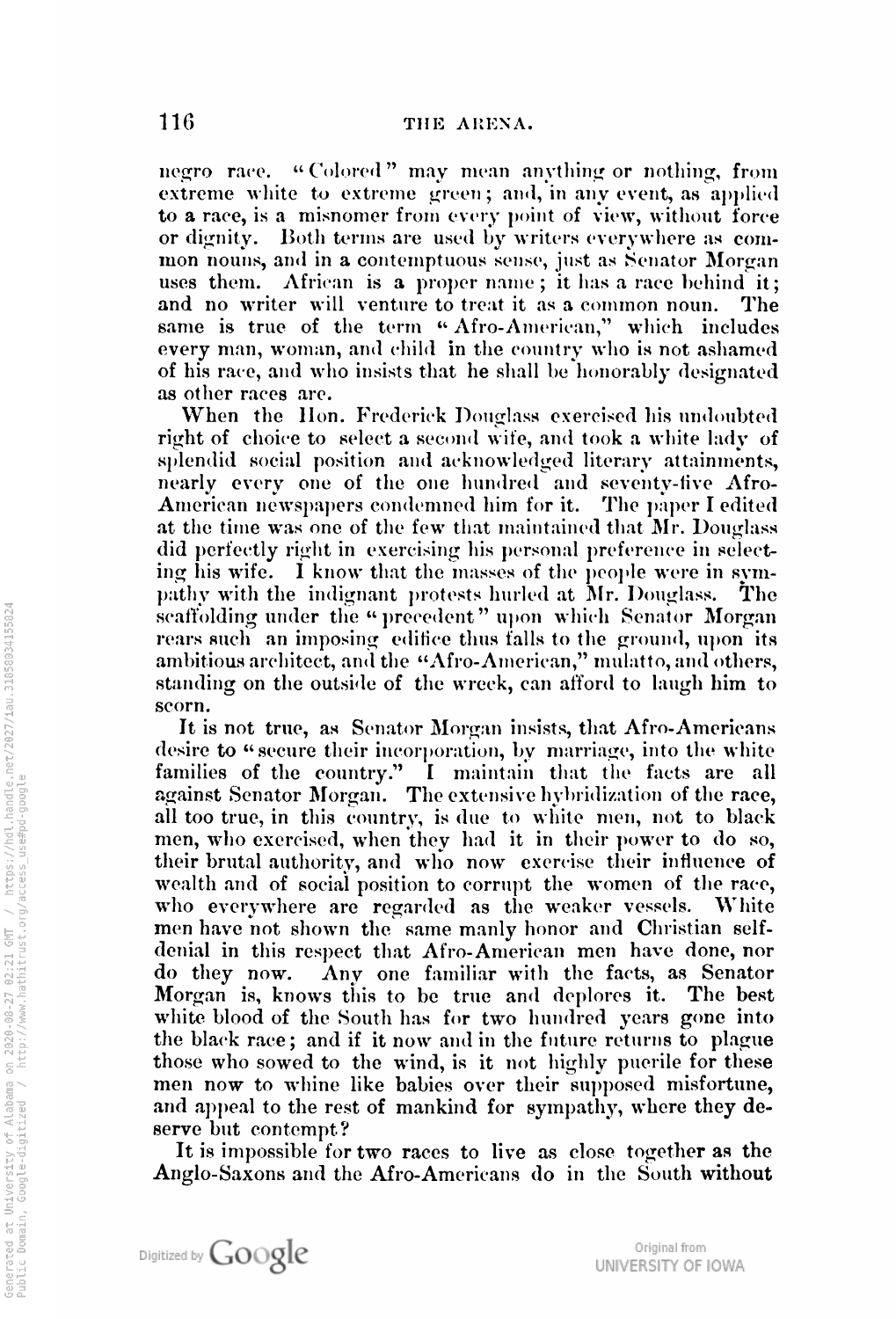the actual fact of miscegenation asserting itself. Laws prohibi ting legal unions but aggravate the matter. They may circum scribe, they cannot stamp out the existence of the fact, I will not say the evil. It is true in the South, in the British and Spanish West Indies, in Brazil, in Africa itself, where whites and blacks are brought into contact. If any explanation needed, it is furnished in the famous couplet of William Cooper:

> "Fleecy locks and black complexion Cannot forfeit Nature's claim; Skins may differ, but affection Dwells in white and black the same."

I never saw, and Senator Morgan never saw, an Afro-Ameri can who desired social equality with any Anglo-Saxon who did not want it with him. Afro-Americans do not seek it ; they do not desire it, except when it comes, as itmust ever come, by reason of the mutual likes and dislikes of all the parties concerned. Most southern white men confound civil rights with social privileges. Even so good <sup>a</sup> lawyer as Senator Morgan does this. What, then, is to be expected of the baser sort If one of these men pays for a section in a sleeping car, or a seat a in anordinary coach, the moment <sup>a</sup>black or yellow face appears upon the scene, he imagines heowns the entire car, and proceeds o assert his preposterous claim in the most savage and brutal manner. The same is true in an eating house. When Afro Americans protest against this monstrous confounding of things, Senator Morgan, and those who share his views, cry aloud, on the floor of the Congress, and in the pages of THE ARENA and other literary agents, "The niggers want social equality l'""We must protect our women l'" and the like. Astounding is itthat <sup>a</sup>whole nation of sixty million people can and do listen with patience to this sort of hypocrisy and humbug

The Afro-American of to-day is anew creature. Senator He lives apart from him. Morgan knows very little about him. He lives apart from him. He has no social and little business association with him. sees him as he goes to and fro in the town he visits once a year at his home, and in Washington, where he resides the greater part of the year, but he has small contact with him. The eminent men of the race, residing in Washington, for instance,—such as Frederick Douglass, Minister Resident and Consul General to Hayti; Ex-Minister John M. Langston, John R. Lynch, Fourth Auditor of the Treasury; Ex-Senator B.K. Bruce, Ex-Registe of the Treasury, Recorder of Deeds of the District; Dr. James M. Townsend, Recorder of the General Land Office; Mr. John F. T.Cook, Superintendent of the "colored" schools of the dis  $\text{trict; Bishop John M. Brown, and a hundred others at the Capi-}$